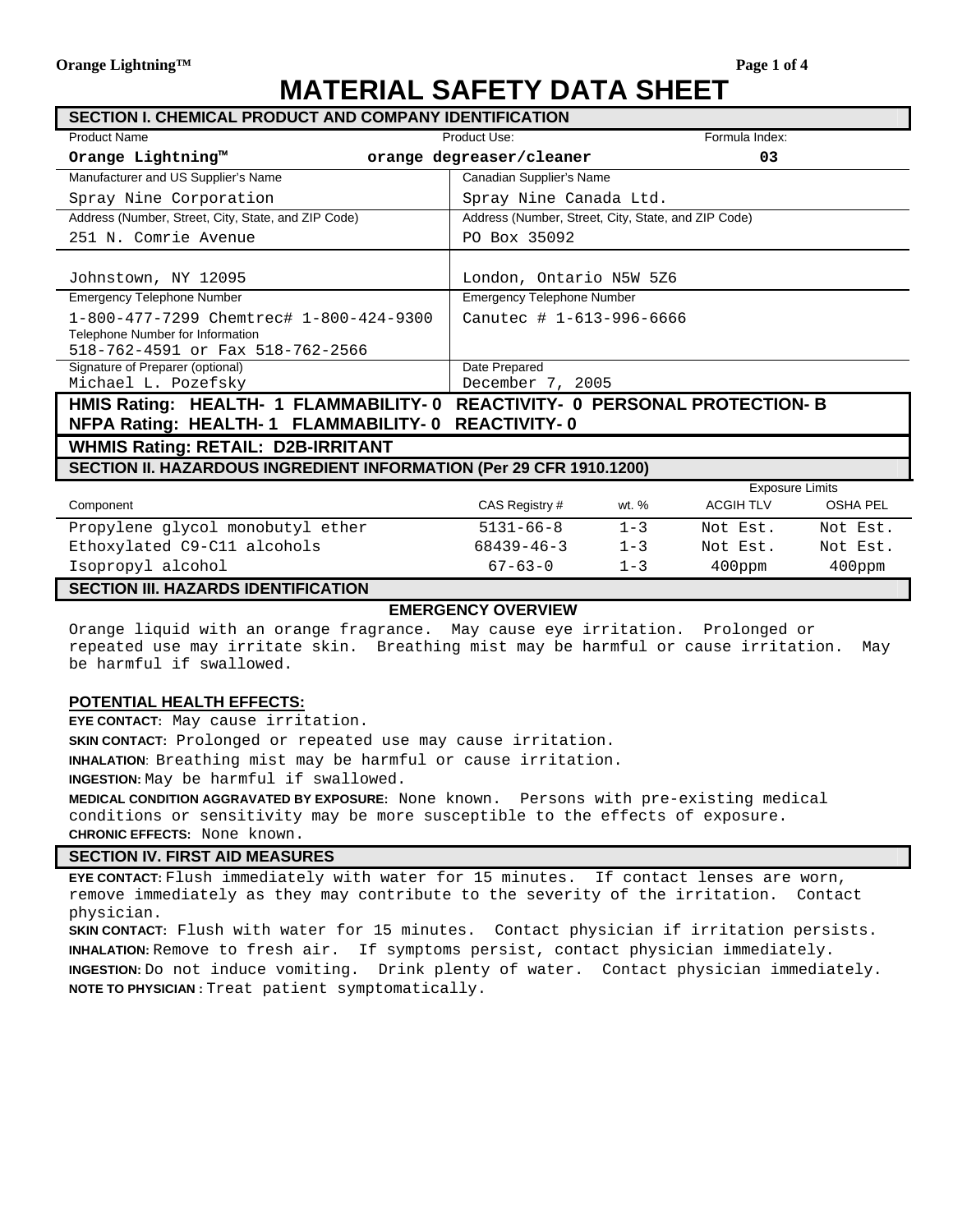| Orange Lightning <sup>TM</sup>    | Page 2 of 4 |
|-----------------------------------|-------------|
| SECTION V. FIRE FIGHTING MEASURES |             |

#### **FLAMMABLE PROPERTIES:**

FLASH POINT: Not Applicable METHOD USED: Not Applicable **FLAMMABLE LIMITS**

LFL: Not Established **UFL:** Not Established

**EXTINGUISHING MEDIA :** Alcohol-type or all purpose type foam for large fires. Use carbon dioxide or dry chemical media for small fires.

**FIRE & EXPLOSION HAZARDS :** None known. Product was tested according to ASTM D 4206 and did not sustain combustion.

**FIRE FIGHTING INSTRUCTIONS :** Wear protective clothing and respiratory protection. Water may be used to cool fire exposed containers.

**FIRE FIGHTING EQUIPMENT :** None known.

**SENSITIVITY TO MECHANICAL IMPACT:** No sensitivity known.

**SENSITIVITY TO STATIC DISCHARGE:** No sensitivity known.

#### **SECTION VI. ACCIDENTAL RELEASE MEASURES**

Wear suitable protective clothing. Where possible, salvage for use or absorb with suitable material and collect for disposal. Thoroughly rinse area with water. **CAUTION:** Spill area may be slippery. For large spills, dike area to prevent spreading and contact appropriate environmental agency.

#### **SECTION VII. HANDLING AND STORAGE**

Store in a cool, dry, well ventilated area. Keep out of reach of children. Avoid freezing or excessive heat.

# **SECTION VIII. PERSONAL PROTECTION / EXPOSURE CONTROLS**

**EYE PROTECTION:** The use of safety glasses is recommended.

**SKIN PROTECTION:** The use of chemical resistant gloves is recommended for prolonged use.

**RESPIRATORY PROTECTION:** Not required under normal conditions of use.

**ENGINEERING CONTROLS:** None known.

**EXPOSURE GUIDELINE (S) :** Use only in a well ventilated area.

## **SECTION IX. PHYSICAL AND CHEMICAL PROPERTIES**

| <b>APPEARANCE:</b>       | Orange                  | <b>PHYSICAL STATE:</b>      | Liquid         |
|--------------------------|-------------------------|-----------------------------|----------------|
| <b>BOILING POINT:</b>    | $~212^{\circ}$ F/~100°C | <b>SOLUBILITY IN WATER:</b> | Complete       |
| <b>EVAPORATION RATE:</b> | $<$ 1                   | <b>SPECIFIC GRAVITY:</b>    | ~1.01~q/ml     |
| <b>FREEZING POINT:</b>   | $\sim$ 32°F/~0°C        | <b>VAPOR DENSITY:</b>       | Unknown        |
| <b>MELTING POINT:</b>    | Not Applicable          | <b>VAPOR PRESSURE:</b>      | $\sim$ 1 8 mm  |
| <b>MOLECULAR WEIGHT:</b> | Not Applicable          | VISCOSITY:                  | Not Applicable |
| ODOR:                    | Orange                  | % VOLATILE :                | ~100           |
| pH:                      | ~12.6                   |                             |                |

## **SECTION X. STABILITY AND REACTIVITY**

**CHEMICAL STABILITY :** Stable

**INCOMPATIBILITY :** Strong oxidizing agents. **HAZARDOUS DECOMPOSITION PRODUCTS :** Carbon monoxide, carbon dioxide and nitrogen oxides **HAZARDOUS POLYMERIZATION :** Will not occur.

## **SECTION XI. TOXICOLOGICAL INFORMATION**

| EYE: | Not Available                                                                 |
|------|-------------------------------------------------------------------------------|
|      | <b>SKIN:</b> Not Available                                                    |
|      | <b>INHALATION:</b> Not Available                                              |
|      | <b>INGESTION:</b> Not Available                                               |
|      | <b>SUBCHRONIC:</b> Not Available                                              |
|      | <b>CHRONIC/CARCINOGENICITY:</b> Not available. Contains no known carcinogens. |
|      | <b>TERATOLOGY:</b> Not Available                                              |
|      | <b>REPRODUCTION:</b> Not Available                                            |
|      | <b>MUTAGENICITY:</b> Not Available                                            |
|      |                                                                               |
|      | <b>SENSITIZATION:</b> Not Available                                           |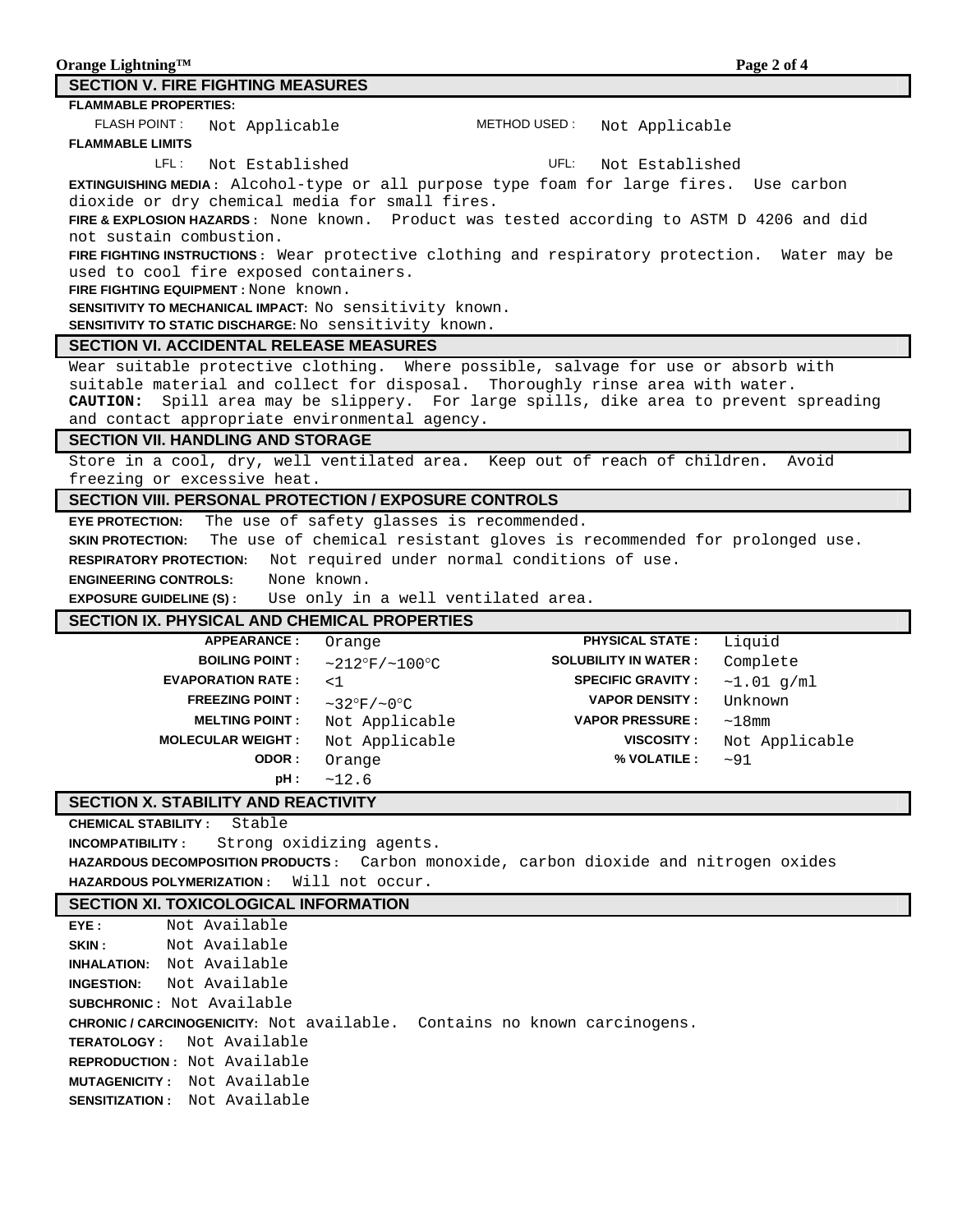| <b>SECTION XII. ECOLOGICAL INFORMATION</b>                                                        |                                                                                                      |  |
|---------------------------------------------------------------------------------------------------|------------------------------------------------------------------------------------------------------|--|
| <b>ECOTOXICOLOGICAL INFORMATION: Not Available</b>                                                |                                                                                                      |  |
| Not Available<br><b>DISTRIBUTION:</b>                                                             |                                                                                                      |  |
| <b>CHEMICAL FATE INFORMATION:</b> Not Available                                                   |                                                                                                      |  |
| <b>SECTION XIII. DISPOSAL CONSIDERATIONS</b>                                                      |                                                                                                      |  |
|                                                                                                   | Dispose of in accordance with federal, state and local regulations.                                  |  |
|                                                                                                   | <b>SECTION XIV. TRANSPORT INFORMATION (Not meant to be all inclusive)</b>                            |  |
| <b>D.O.T. SHIPPING NAME:</b>                                                                      | Not Requlated (Product does not sustain combustion).                                                 |  |
| <b>CANADIAN TDG SHIPPING NAME:</b>                                                                | Not Regulated                                                                                        |  |
| <b>TECHNICAL SHIPPING NAME:</b>                                                                   | Not Applicable                                                                                       |  |
| <b>D.O.T. HAZARD CLASS:</b>                                                                       | Not Applicable                                                                                       |  |
| U.N. / N.A. NUMBER:                                                                               | Not Applicable                                                                                       |  |
| <b>PRODUCT RQ (LBS):</b>                                                                          | Not Applicable                                                                                       |  |
| <b>D.O.T. LABEL:</b>                                                                              | Not Applicable                                                                                       |  |
| <b>D.O.T. PLACARD:</b>                                                                            | Not Applicable                                                                                       |  |
| <b>FREIGHT CLASS BULK:</b>                                                                        | Not Applicable                                                                                       |  |
| <b>FREIGHT CLASS PACKAGE:</b>                                                                     | Not Applicable                                                                                       |  |
| <b>PRODUCT LABEL:</b>                                                                             | Not Applicable                                                                                       |  |
| <b>SHIPPING PRECAUTIONS:</b>                                                                      | Avoid freezing or excessive heat.                                                                    |  |
|                                                                                                   | SECTION XV. REGULATORY INFORMATION (Not meant to be all inclusive - selected regulation represented) |  |
| <b>TSCA STATUS:</b>                                                                               | All ingredients in this product are either on the inventory or are exempt                            |  |
| from being listed.                                                                                |                                                                                                      |  |
| <b>CERCLA REPORTABLE QUANTITY: None.</b>                                                          |                                                                                                      |  |
| <b>SARA TITLE III:</b>                                                                            |                                                                                                      |  |
| <b>SECTION 302 EXTREMELY HAZARDOUS SUBSTANCES : None</b>                                          |                                                                                                      |  |
| SECTION 311/312 HAZARDOUS CATEGORIES<br>: Acute Hazard                                            |                                                                                                      |  |
| <b>SECTION 313 TOXIC CHEMICALS</b>                                                                | : None                                                                                               |  |
| <b>RCRA STATUS:</b> Not Applicable                                                                |                                                                                                      |  |
| <b>CALIFORNIA PROPOSITION 65:</b> This product is not subject to the reporting requirements under |                                                                                                      |  |

**Orange Lightning™ Page 3 of 4** 

California Proposition 65.

# **SECTION XVI. OTHER INFORMATION**

# **MSDS STATUS:**

**Disclaimer:** The information contained herein is based on data we believe to be reliable as of the date of preparation of this Material Safety Data Sheet. The accuracy and completeness of such data are not warranted or guaranteed. We cannot anticipate all conditions under which this information and our products, or the products of other manufacturers in combination with our products may be used. We assume no liability or responsibility for loss or damage resulting from the improper or abnormal use or handling of our products, from incompatible product combinations, from the failure to follow instructions and warnings in the product's label and Material Safety Data Sheet, or from any failure to adhere to recommended practices.